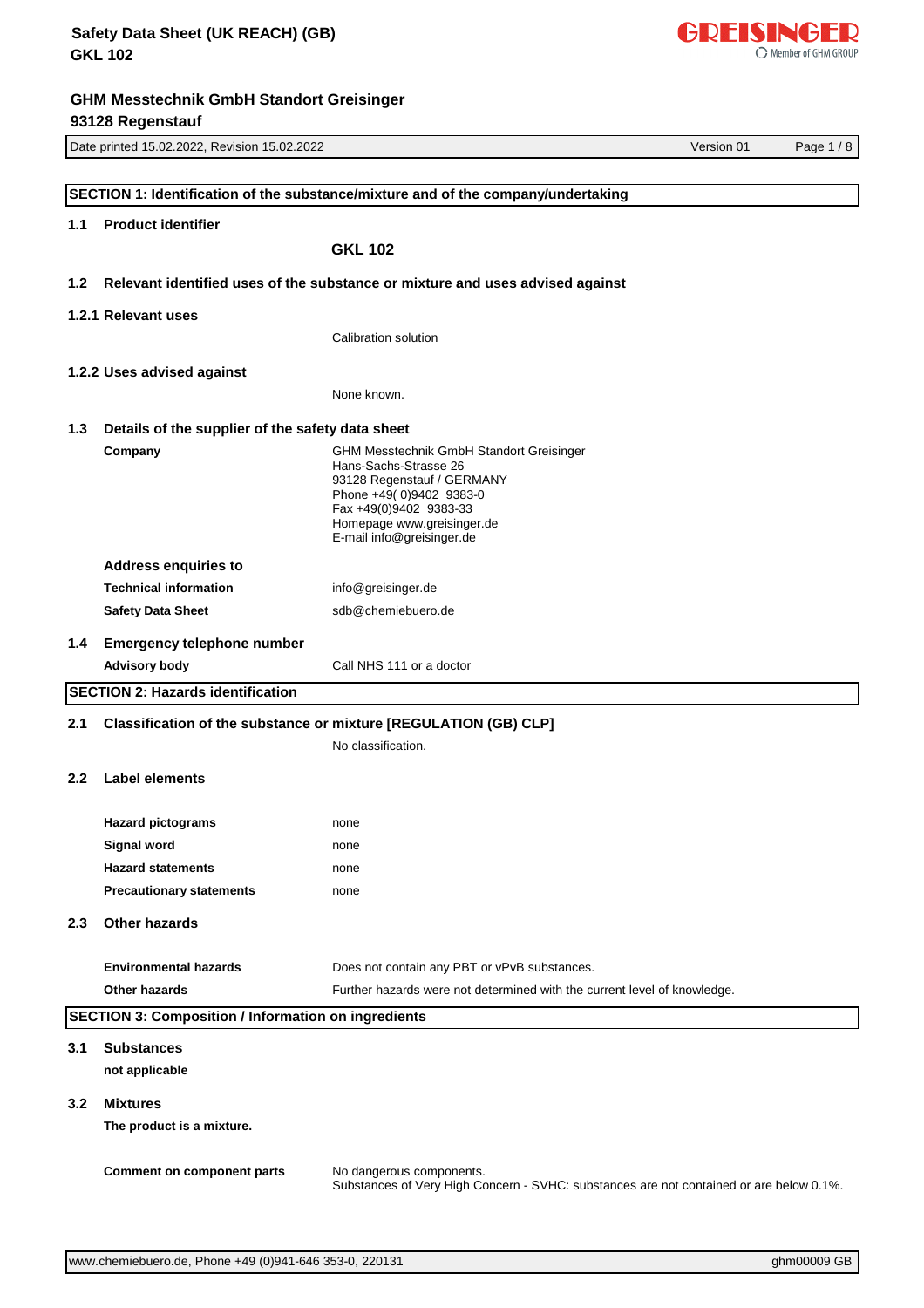Date printed 15.02.2022, Revision 15.02.2022 Version 01 Page 2 / 8

|     | <b>SECTION 4: First aid measures</b>                        |                                                                                                                                                                                      |
|-----|-------------------------------------------------------------|--------------------------------------------------------------------------------------------------------------------------------------------------------------------------------------|
| 4.1 | Description of first aid measures                           |                                                                                                                                                                                      |
|     | <b>General information</b>                                  | Change soaked clothing.                                                                                                                                                              |
|     | Inhalation                                                  | Ensure supply of fresh air.                                                                                                                                                          |
|     |                                                             |                                                                                                                                                                                      |
|     | <b>Skin contact</b>                                         | When in contact with skin, clean with water.                                                                                                                                         |
|     | Eye contact                                                 | Rinse cautiously with water for several minutes. Remove contact lenses, if present and easy<br>to do. Continue rinsing.<br>If eye irritation persists: Get medical advice/attention. |
|     | Ingestion                                                   | Rinse out mouth and give plenty of water to drink.<br>Do not induce vomiting.<br>Seek medical advice.                                                                                |
| 4.2 | Most important symptoms and effects, both acute and delayed |                                                                                                                                                                                      |
|     |                                                             | No information available.                                                                                                                                                            |
| 4.3 |                                                             | Indication of any immediate medical attention and special treatment needed                                                                                                           |
|     |                                                             | Treat symptomatically.                                                                                                                                                               |
|     | <b>SECTION 5: Fire-fighting measures</b>                    |                                                                                                                                                                                      |
| 5.1 | <b>Extinguishing media</b>                                  |                                                                                                                                                                                      |
|     | Suitable extinguishing media                                | Product itself is non-combustible. Fire extinguishing method of surrounding areas must be<br>considered.                                                                             |
|     | Extinguishing media that must not<br>be used                | Full water jet                                                                                                                                                                       |
| 5.2 | Special hazards arising from the substance or mixture       |                                                                                                                                                                                      |
|     |                                                             | Risk of formation of toxic pyrolysis products.                                                                                                                                       |
| 5.3 | <b>Advice for firefighters</b>                              |                                                                                                                                                                                      |
|     |                                                             | Use self-contained breathing apparatus.                                                                                                                                              |
|     |                                                             | Fire residues and contaminated firefighting water must be disposed of in accordance within<br>the local regulations.                                                                 |
|     | <b>SECTION 6: Accidental release measures</b>               |                                                                                                                                                                                      |
| 6.1 |                                                             | Personal precautions, protective equipment and emergency procedures                                                                                                                  |
|     |                                                             | No special measures necessary.                                                                                                                                                       |
| 6.2 | <b>Environmental precautions</b>                            |                                                                                                                                                                                      |
|     |                                                             | Do not discharge into the drains/surface waters/groundwater.                                                                                                                         |
| 6.3 | Methods and material for containment and cleaning up        |                                                                                                                                                                                      |
|     |                                                             | Take up with absorbent material (e.g. general-purpose binder).<br>Dispose of absorbed material in accordance within the regulations.                                                 |
| 6.4 | <b>Reference to other sections</b>                          |                                                                                                                                                                                      |
|     |                                                             | See SECTION 8+13                                                                                                                                                                     |
|     |                                                             |                                                                                                                                                                                      |

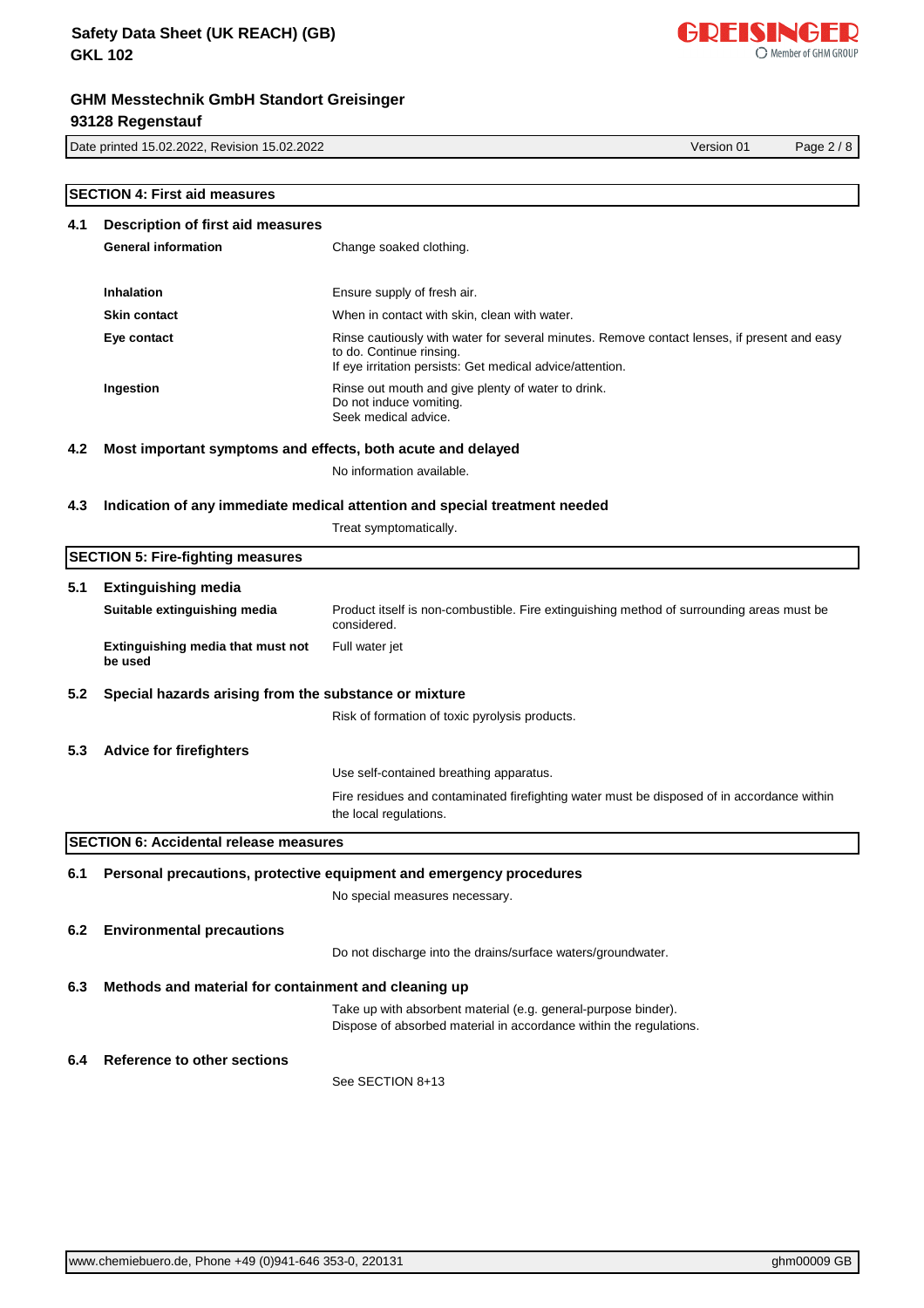[www.chemiebuero.de](http://www.chemiebuero.de), Phone +49 (0)941-646 353-0, 220131 ghm00009 GB

|     |                                                                       | INO Special Illeasures Hecessary II used correctly.                                                                                                                                |
|-----|-----------------------------------------------------------------------|------------------------------------------------------------------------------------------------------------------------------------------------------------------------------------|
|     |                                                                       | Wash face and/or hands before break and end of work.<br>Do not eat, drink or smoke when using this product.<br>Take off contaminated clothing and wash before reuse.               |
| 7.2 | Conditions for safe storage, including any incompatibilities          |                                                                                                                                                                                    |
|     |                                                                       | Prevent penetration into the ground.                                                                                                                                               |
|     |                                                                       | Do not store together with food and animal food/diet.                                                                                                                              |
|     |                                                                       | Keep container tightly closed.                                                                                                                                                     |
| 7.3 | Specific end use(s)                                                   |                                                                                                                                                                                    |
|     |                                                                       | See product use, SECTION 1.2                                                                                                                                                       |
|     | <b>SECTION 8: Exposure controls / personal protection</b>             |                                                                                                                                                                                    |
| 8.1 | <b>Control parameters</b>                                             |                                                                                                                                                                                    |
|     | Ingredients with occupational<br>exposure limits to be monitored (GB) |                                                                                                                                                                                    |
|     |                                                                       | not applicable                                                                                                                                                                     |
|     |                                                                       |                                                                                                                                                                                    |
| 8.2 | <b>Exposure controls</b>                                              |                                                                                                                                                                                    |
|     | Additional advice on system design                                    | Ensure adequate ventilation on workstation.                                                                                                                                        |
|     | Eye protection                                                        | If there is a risk of splashing:<br>safety glasses (EN 166:2001)                                                                                                                   |
|     | <b>Hand protection</b>                                                | In full contact:<br>0,4 mm; Nitrile rubber, >480 min (EN 374-1/-2/-3).<br>The details concerned are recommendations. Please contact the glove supplier for further<br>information. |
|     | <b>Skin protection</b>                                                | light protective clothing                                                                                                                                                          |
|     | Other                                                                 | Avoid contact with eyes and skin.                                                                                                                                                  |
|     | <b>Respiratory protection</b>                                         | Not required under normal conditions.                                                                                                                                              |

**7.1 Precautions for safe handling**

**SECTION 7: Handling and storage**

No special measures necessary if used correctly.

Date printed 15.02.2022, Revision 15.02.2022 Version 01 Page 3 / 8

#### **7.2 Cond**

## **7.3 Spec**

## **8.2 Expo**

| Additional advice on system design                             | Ensure adequate ventilation on workstation.                                                                                                                                        |
|----------------------------------------------------------------|------------------------------------------------------------------------------------------------------------------------------------------------------------------------------------|
| Eye protection                                                 | If there is a risk of splashing:<br>safety glasses (EN 166:2001)                                                                                                                   |
| <b>Hand protection</b>                                         | In full contact:<br>0.4 mm; Nitrile rubber, >480 min (EN 374-1/-2/-3).<br>The details concerned are recommendations. Please contact the glove supplier for further<br>information. |
| <b>Skin protection</b>                                         | light protective clothing                                                                                                                                                          |
| Other                                                          | Avoid contact with eyes and skin.                                                                                                                                                  |
| <b>Respiratory protection</b>                                  | Not required under normal conditions.                                                                                                                                              |
| <b>Thermal hazards</b>                                         | See SECTION 7.                                                                                                                                                                     |
| Delimitation and monitoring of the<br>environmental exposition | Protect the environment by applying appropriate control measures to prevent or limit<br>emissions.                                                                                 |

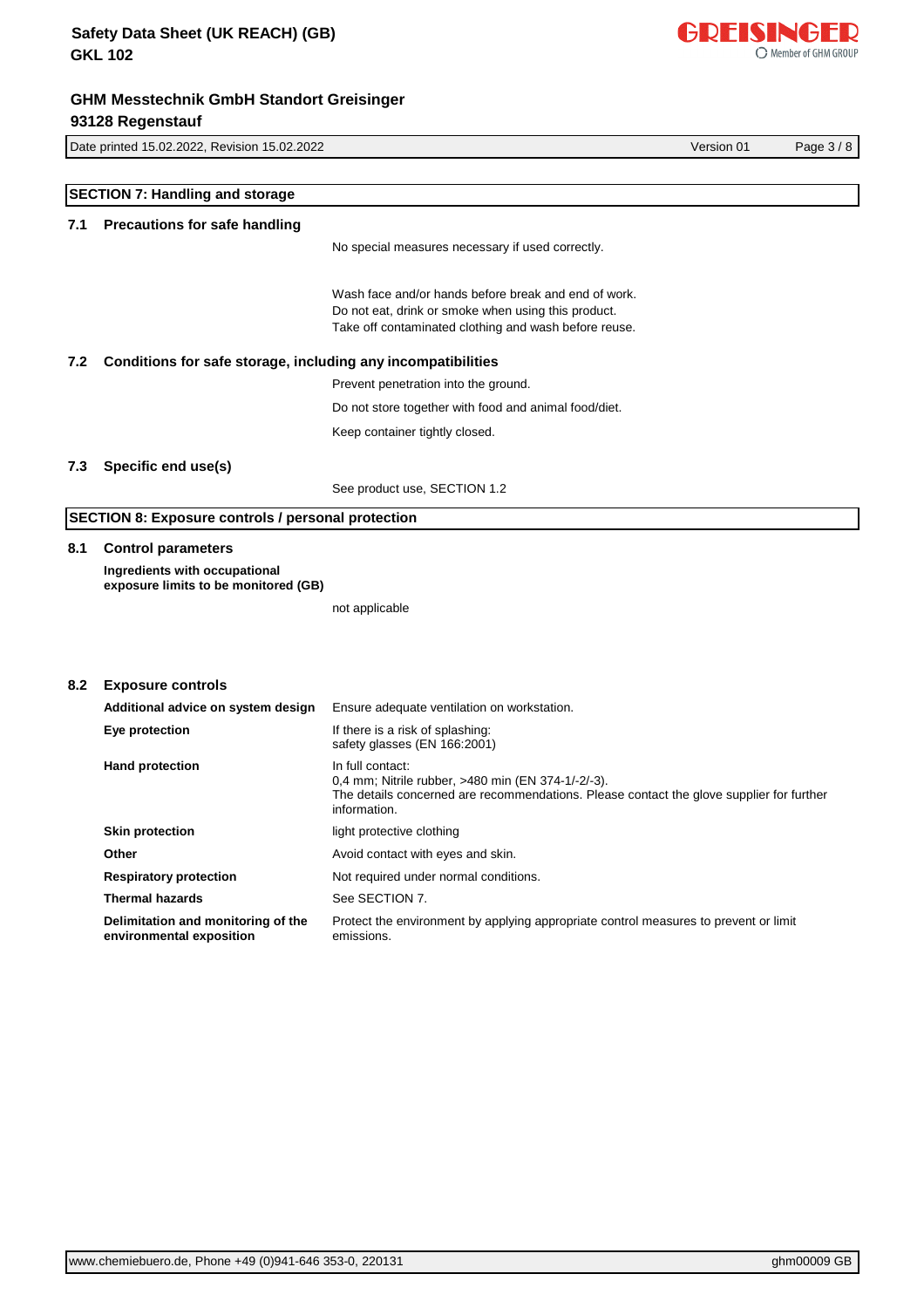# **Safety Data Sheet (UK REACH) (GB) GKL 102**

# **GHM Messtechnik GmbH Standort Greisinger 93128 Regenstauf**

Date printed 15.02.2022, Revision 15.02.2022 Version 01 Page 4 / 8

**SECTION 9: Physical and chemical properties**

| 9.1 | Information on basic physical and chemical properties  |                           |  |
|-----|--------------------------------------------------------|---------------------------|--|
|     | <b>Physical state</b>                                  | liquid                    |  |
|     | Color                                                  | colourless                |  |
|     | Odor                                                   | odourless                 |  |
|     | <b>Odour threshold</b>                                 | not determined            |  |
|     | pH-value                                               | 7                         |  |
|     | pH-value [1%]                                          | not determined            |  |
|     | <b>Boiling point [°C]</b>                              | not determined            |  |
|     | Flash point [°C]                                       | not applicable            |  |
|     | Flammability (solid, gas) [°C]                         | not applicable            |  |
|     | Lower explosion limit                                  | not applicable            |  |
|     | <b>Upper explosion limit</b>                           | not applicable            |  |
|     | <b>Oxidising properties</b>                            | no                        |  |
|     | Vapour pressure/gas pressure [kPa]                     | not determined            |  |
|     | Density [g/cm <sup>3</sup> ]                           | 1,00                      |  |
|     | <b>Relative density</b>                                | not determined            |  |
|     | Bulk density [kg/m <sup>3</sup> ]                      | not applicable            |  |
|     | Solubility in water                                    | completely miscible       |  |
|     | Solubility other solvents                              | No information available. |  |
|     | Partition coefficient [n-octanol/water] not determined |                           |  |
|     | Kinematic viscosity                                    | not determined            |  |
|     | Relative vapour density                                | not determined            |  |
|     | <b>Evaporation speed</b>                               | not determined            |  |
|     | Melting point [°C]                                     | not determined            |  |
|     | Auto-ignition temperature                              | not self-igniting         |  |
|     | Decomposition temperature [°C]                         | not determined            |  |
|     | <b>Particle characteristics</b>                        | not applicable            |  |
| 9.2 | <b>Other information</b>                               |                           |  |

none

# **SECTION 10: Stability and reactivity**

## **10.1 Reactivity**

See SECTION 10.3.

## **10.2 Chemical stability**

Stable under recommended storage conditions.

## **10.3 Possibility of hazardous reactions**

No hazardous reactions known.

#### **10.4 Conditions to avoid**

Strong heating.

## **10.5 Incompatible materials**

See SECTION 10.3.

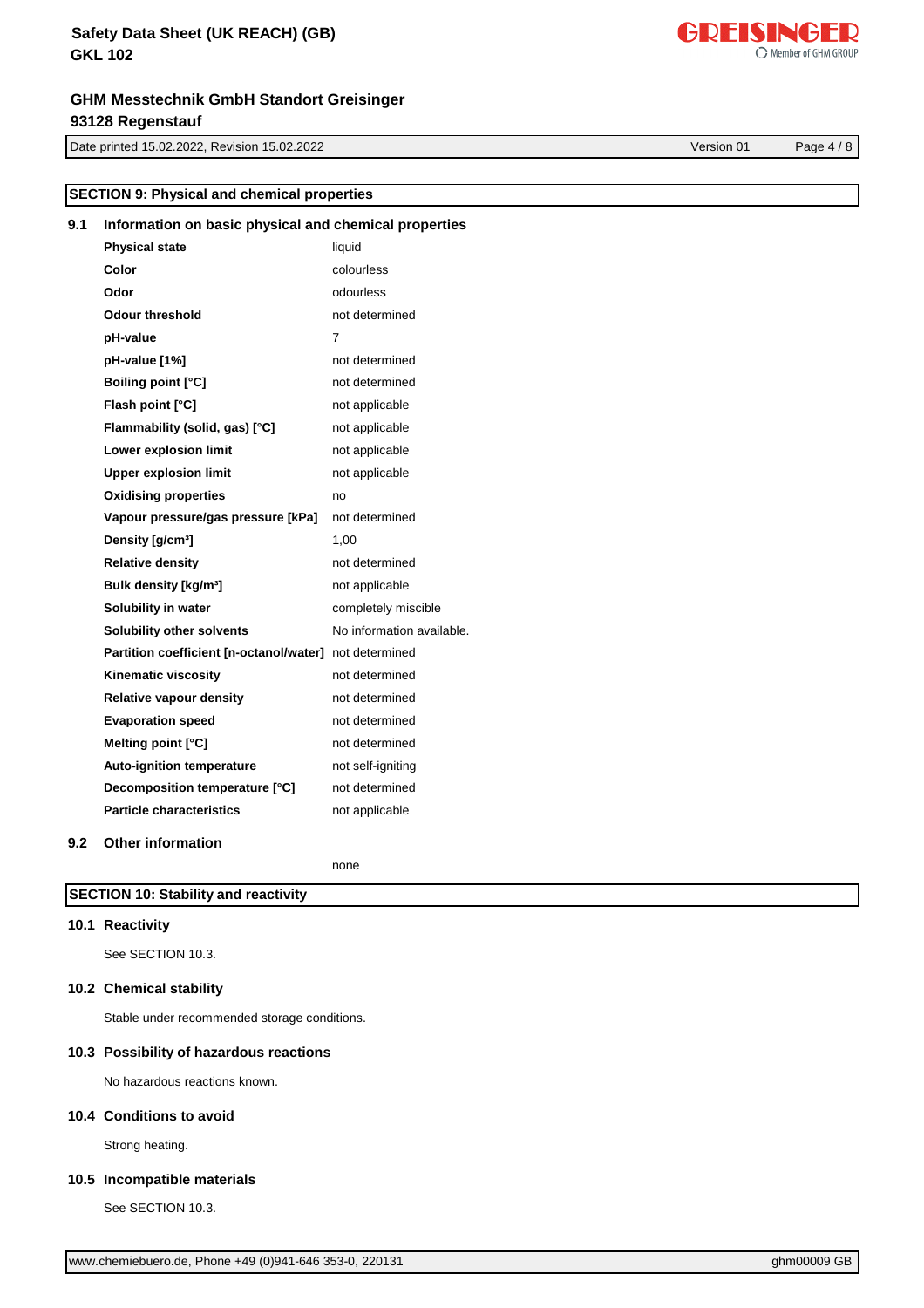Date printed 15.02.2022, Revision 15.02.2022 Version 01 Page 5 / 8

[www.chemiebuero.de](http://www.chemiebuero.de), Phone +49 (0)941-646 353-0, 220131 **GHT CONSERVERTED FOR SHIP CONSERVERTED** on the distribution

|  | e, Phone +49 (0)941-646 353-0, 220131 |  |
|--|---------------------------------------|--|
|--|---------------------------------------|--|

# **10.6 Hazardous decomposition products**

No hazardous decomposition products known.

## **SECTION 11: Toxicological information**

## **11.1 Information on hazard classes as defined in Regulation (EC) No 1272/2008**

| <b>Acute oral toxicity</b>                            |                                                                                    |
|-------------------------------------------------------|------------------------------------------------------------------------------------|
| <b>Acute dermal toxicity</b>                          |                                                                                    |
| Acute inhalational toxicity                           |                                                                                    |
| Serious eye damage/irritation                         | Based on the available information, the classification criteria are not fulfilled. |
| Skin corrosion/irritation                             | Based on the available information, the classification criteria are not fulfilled. |
| Respiratory or skin sensitisation                     | Based on the available information, the classification criteria are not fulfilled. |
| Specific target organ toxicity -<br>single exposure   | Based on the available information, the classification criteria are not fulfilled. |
| Specific target organ toxicity -<br>repeated exposure | Based on the available information, the classification criteria are not fulfilled. |
| <b>Mutagenicity</b>                                   | Based on the available information, the classification criteria are not fulfilled. |
| <b>Reproduction toxicity</b>                          | Based on the available information, the classification criteria are not fulfilled. |
| Carcinogenicity                                       | Based on the available information, the classification criteria are not fulfilled. |
| <b>Aspiration hazard</b>                              | Based on the available information, the classification criteria are not fulfilled. |
| <b>General remarks</b>                                |                                                                                    |
|                                                       | Toxicological data of complete product are not available.                          |
| 11.2 Information on other hazards                     |                                                                                    |
| <b>Endocrine disrupting properties</b>                | Contains no ingredients with endocrine-disrupting properties.                      |
| <b>Other information</b>                              | none                                                                               |
| <b>SECTION 12: Ecological information</b>             |                                                                                    |

**12.1 Toxicity**

#### **12.2 Persistence and degradability**

| <b>Behaviour in environment</b><br>compartments | No information available. |
|-------------------------------------------------|---------------------------|
| Behaviour in sewage plant                       | No information available. |
| <b>Biological degradability</b>                 | No information available. |

#### **12.3 Bioaccumulative potential**

No information available.

#### **12.4 Mobility in soil**

Spillages may penetrate the soil causing ground water contamination.

### **12.5 Results of PBT and vPvB assessment**

Based on all available information not to be classified as PBT or vPvB respectively.

## **12.6 Endocrine disrupting properties**

Contains no ingredients with endocrine-disrupting properties.

#### **12.7 Other adverse effects**

Do not discharge product unmonitored into the environment or into the drainage.

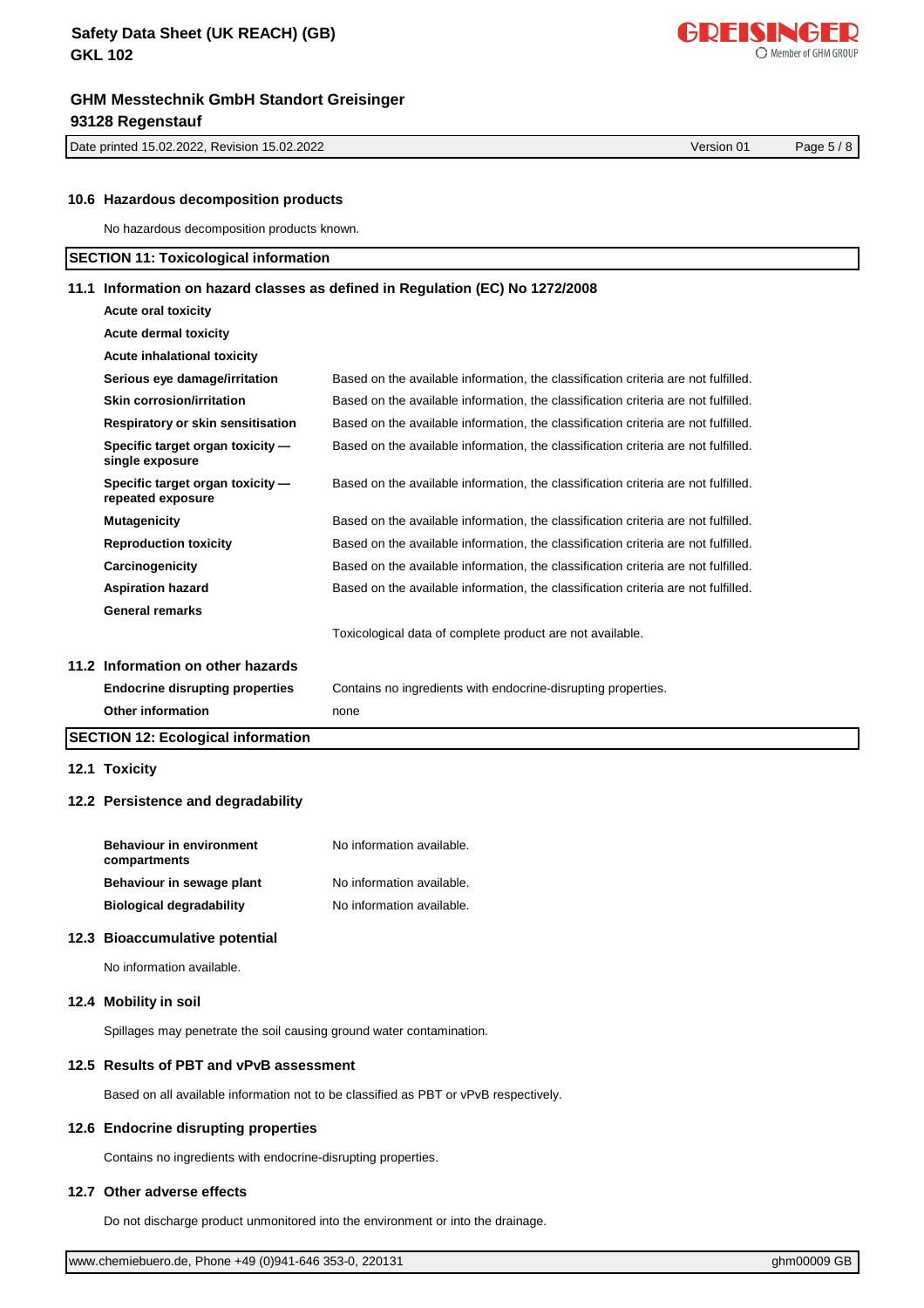# **Safety Data Sheet (UK REACH) (GB) GKL 102**

# **GHM Messtechnik GmbH Standort Greisinger 93128 Regenstauf**

Date printed 15.02.2022, Revision 15.02.2022 Version 01 Page 6 / 8

[www.chemiebuero.de](http://www.chemiebuero.de), Phone +49 (0)941-646 353-0, 220131 **GHz** CONSERVITED FOR STREAM of the US of the US of the US

|  | <b>SECTION 13: Disposal considerations</b> |  |
|--|--------------------------------------------|--|
|  |                                            |  |

## **13.1 Waste treatment methods**

Waste material must be disposed of in accordance with the Directive on waste 2008/98/EC as well as other national and local regulations. It is not possible to determine a waste code for this product in accordance with the European Waste Catalogue (EWC) since it is only possible to classify it according to how it is used by the customer. The waste code is to be determined within the EU in liaison with the waste-disposal operator.

| <b>Product</b>                                                    |                                                                            |
|-------------------------------------------------------------------|----------------------------------------------------------------------------|
|                                                                   | Coordinate disposal with the disposal contractor/authorities if necessary. |
| Waste no. (recommended)                                           | 060399                                                                     |
| <b>Contaminated packaging</b>                                     |                                                                            |
|                                                                   | Packaging that cannot be cleaned should be disposed of as for product.     |
| Waste no. (recommended)                                           | 150102                                                                     |
| <b>SECTION 14: Transport information</b>                          |                                                                            |
| 14.1 UN number or ID number                                       |                                                                            |
| Transport by land according to<br><b>ADR/RID</b>                  | not applicable                                                             |
| <b>Inland navigation (ADN)</b>                                    | not applicable                                                             |
| Marine transport in accordance with not applicable<br><b>IMDG</b> |                                                                            |
| Air transport in accordance with IATA not applicable              |                                                                            |
| 14.2 UN proper shipping name                                      |                                                                            |
| Transport by land according to<br><b>ADR/RID</b>                  | NO DANGEROUS GOODS                                                         |
| <b>Inland navigation (ADN)</b>                                    | NO DANGEROUS GOODS                                                         |
| <b>IMDG</b>                                                       | Marine transport in accordance with NOT CLASSIFIED AS "DANGEROUS GOODS"    |
|                                                                   | Air transport in accordance with IATA NOT CLASSIFIED AS "DANGEROUS GOODS"  |
| 14.3 Transport hazard class(es)                                   |                                                                            |
| Transport by land according to<br><b>ADR/RID</b>                  | not applicable                                                             |
| <b>Inland navigation (ADN)</b>                                    | not applicable                                                             |
| Marine transport in accordance with not applicable<br><b>IMDG</b> |                                                                            |
| Air transport in accordance with IATA not applicable              |                                                                            |

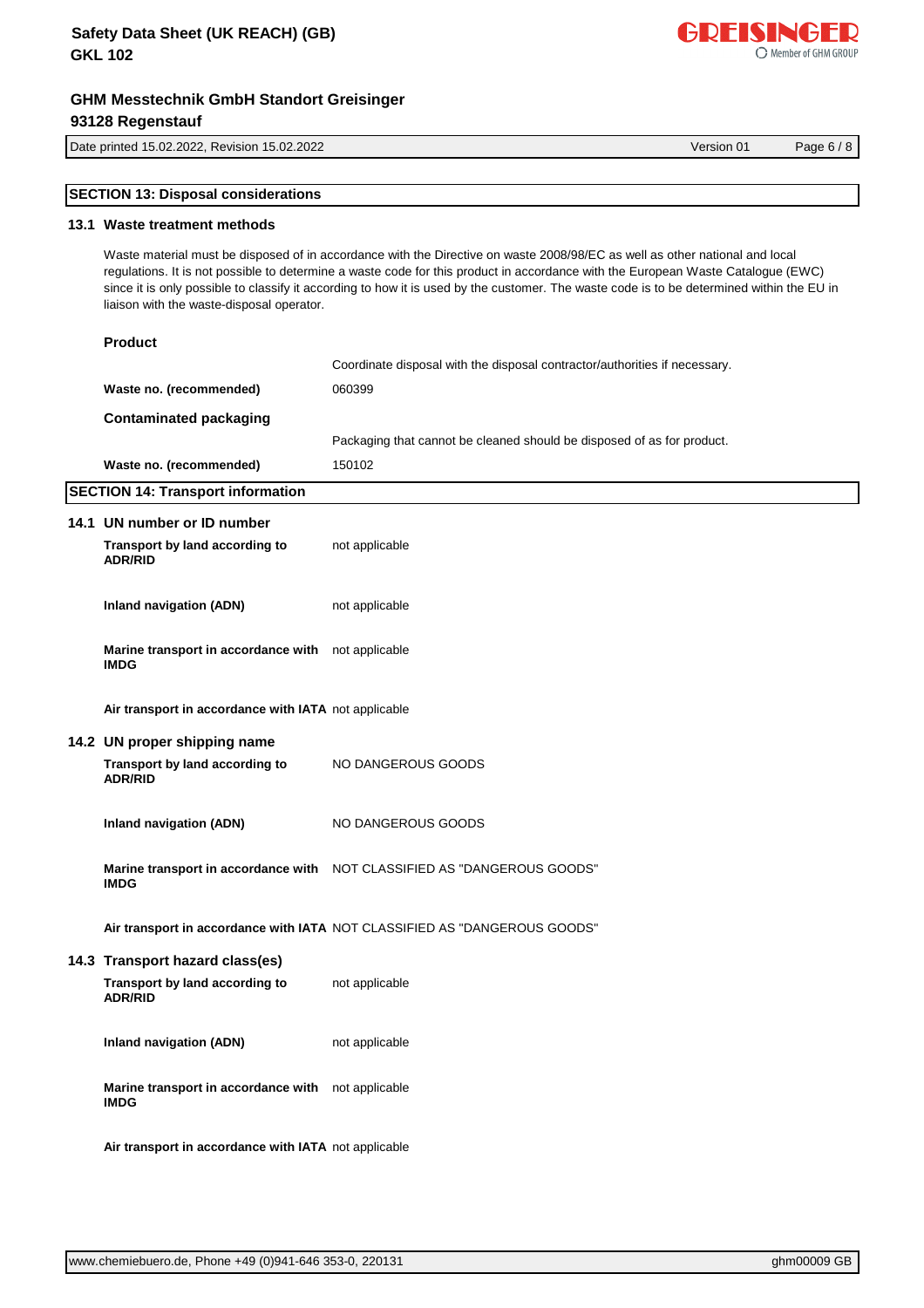

| Date printed 15.02.2022, Revision 15.02.2022 | Version 01 | $\sqrt{2}$<br>Page.<br>O |
|----------------------------------------------|------------|--------------------------|
|                                              |            |                          |

| 14.4 Packing group                                   |                |
|------------------------------------------------------|----------------|
| Transport by land according to<br><b>ADR/RID</b>     | not applicable |
| Inland navigation (ADN)                              | not applicable |
| Marine transport in accordance with<br><b>IMDG</b>   | not applicable |
| Air transport in accordance with IATA not applicable |                |
| 14.5 Environmental hazards                           |                |
| Transport by land according to<br><b>ADR/RID</b>     | no             |
| Inland navigation (ADN)                              | no             |
| Marine transport in accordance with<br><b>IMDG</b>   | no             |
| Air transport in accordance with IATA no             |                |

## **14.6 Special precautions for user**

Relevant information under SECTION 6 to 8.

### **14.7 Maritime transport in bulk according to IMO instruments**

not applicable

| <b>SECTION 15: Regulatory information</b> |  |
|-------------------------------------------|--|
|                                           |  |

| 15.1 Safety, health and environmental regulations/legislation specific for the substance or mixture |                                                                                                                                                                                        |  |
|-----------------------------------------------------------------------------------------------------|----------------------------------------------------------------------------------------------------------------------------------------------------------------------------------------|--|
| <b>EEC-REGULATIONS</b>                                                                              | 2008/98/EC 2000/532/EC); 2010/75/EU; 2004/42/EC; (EC) 648/2004; (EC) 1907/2006<br>(REACH); (EU) 1272/2008; 75/324/EEC ((EC) 2016/2037); (EU) 2020/878; (EU) 2016/131;<br>(EU) 517/2014 |  |
| <b>TRANSPORT-REGULATIONS</b>                                                                        | ADR (2021); IMDG-Code (2021, 40. Amdt.); IATA-DGR (2022)                                                                                                                               |  |
| <b>NATIONAL REGULATIONS (GB):</b>                                                                   | EH40/2005 Workplace exposure limits (Second edition, published December 2011); UK<br>REACH: GB CLP.                                                                                    |  |
| - Observe employment restrictions<br>for people                                                     | no                                                                                                                                                                                     |  |
| - VOC (2010/75/CE)                                                                                  | not applicable                                                                                                                                                                         |  |
| 15.2 Chemical safety assessment                                                                     |                                                                                                                                                                                        |  |
|                                                                                                     | not applicable                                                                                                                                                                         |  |